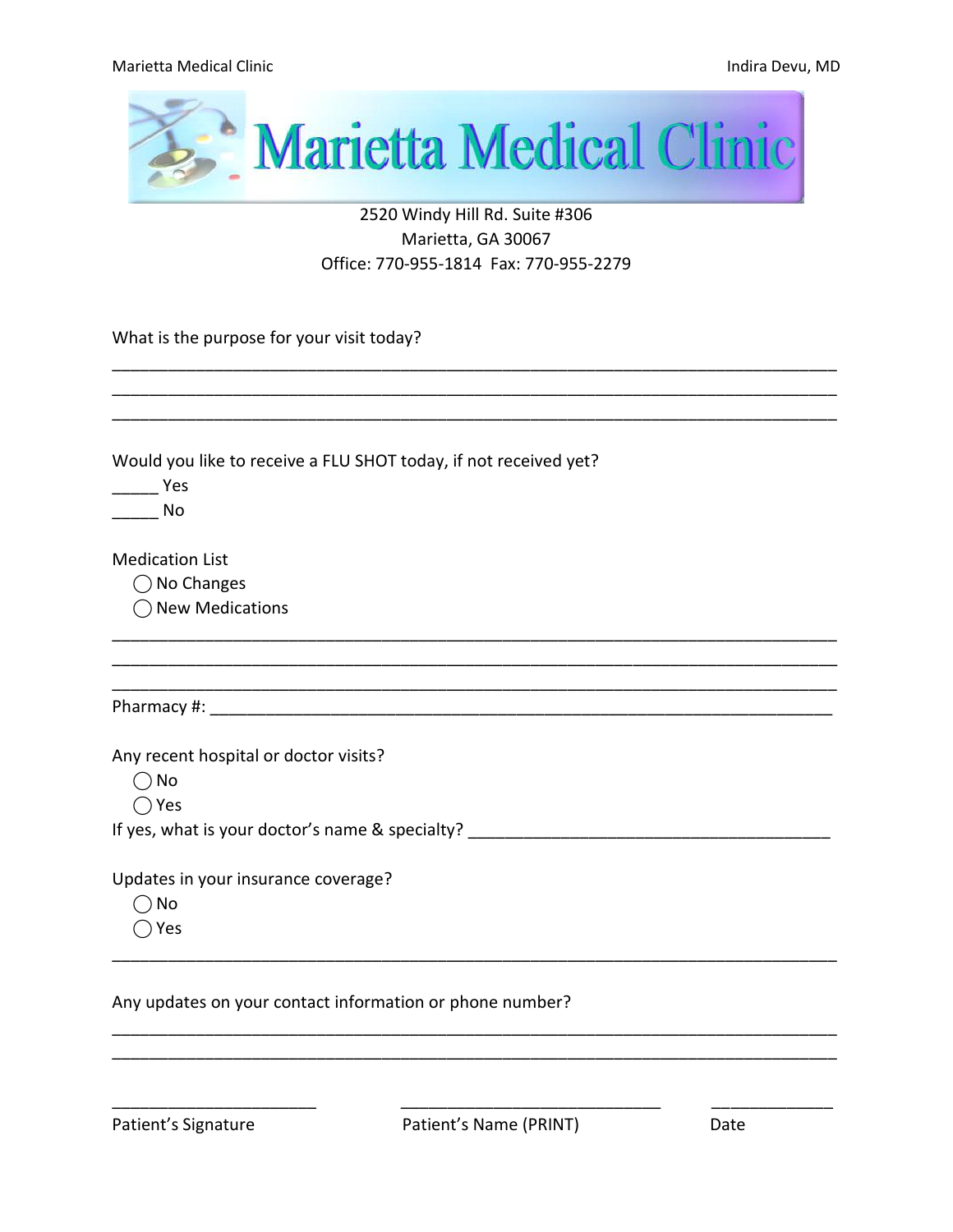| <b>Medial History</b>                                           |                                                             | Date |                     |  |
|-----------------------------------------------------------------|-------------------------------------------------------------|------|---------------------|--|
|                                                                 | DOB _______________________                                 |      | Age                 |  |
| Address                                                         |                                                             |      | Sex: Female or Male |  |
|                                                                 |                                                             |      |                     |  |
|                                                                 |                                                             |      |                     |  |
| Occupation _______________________                              |                                                             |      |                     |  |
| ◯ Single<br>() Married<br>Children's name & ages                | ◯ Widowed<br>◯ Divorced                                     |      | Separated           |  |
| (If yes, please list name of medications and type of reactions) | Allergies to medications, X-Ray, Dyes, or Other Substances? | No   | Yes                 |  |
|                                                                 |                                                             |      |                     |  |

#### **Past Medical History and Review of Systems**

(Please check off if you have any problems with or are presently experiencing any of the following):

| O High Blood Pressure       | O Bronchitis               | o Change in bowel<br>habits      | o Arthritis                            |
|-----------------------------|----------------------------|----------------------------------|----------------------------------------|
| o Diabetes                  | o Pneumonia                | o Unexpected weight<br>gain/loss | o Low back<br>problems                 |
| o Cancer                    | O Persistent Cough         | o Hemorrhoids                    | o Blood Disorders                      |
| o Heart disease             | $O$ T.B.                   | o Gallbladder disease            | o Venereal disease                     |
| o Chest pain/tightness      | o Hay fever                | o Shortness of breath            | o Indigestion                          |
| o Swollen ankles            | O Nausea                   | o Abdominal discomfort           | o Colitis                              |
| o Anxiety                   | o Hepatitis or<br>Jaundice | o Palpitations                   | <b>O</b> Vomiting                      |
| o Head or Neck<br>radiation | o Constipation             | o Headache                       | o Lightheadedness                      |
| o Frequent urination        | o Diarrhea                 | o Kidney disease                 | o Gout                                 |
| <b>O</b> Rheumatic fever    | O Blood in stool           | o Kidney stones                  | o Impotence or<br>erectile dysfunction |
| o Asthma                    | o Ulcers                   | o Difficulty urinating           |                                        |

\_\_\_\_\_\_\_\_\_\_\_\_\_\_\_\_\_\_\_\_\_\_\_\_\_\_\_\_\_\_\_\_\_\_\_\_\_\_\_\_\_\_\_\_\_\_\_\_\_\_\_\_\_\_\_\_\_\_\_\_\_\_\_\_\_\_\_\_\_\_\_\_\_\_\_\_\_\_ \_\_\_\_\_\_\_\_\_\_\_\_\_\_\_\_\_\_\_\_\_\_\_\_\_\_\_\_\_\_\_\_\_\_\_\_\_\_\_\_\_\_\_\_\_\_\_\_\_\_\_\_\_\_\_\_\_\_\_\_\_\_\_\_\_\_\_\_\_\_\_\_\_\_\_\_\_\_ \_\_\_\_\_\_\_\_\_\_\_\_\_\_\_\_\_\_\_\_\_\_\_\_\_\_\_\_\_\_\_\_\_\_\_\_\_\_\_\_\_\_\_\_\_\_\_\_\_\_\_\_\_\_\_\_\_\_\_\_\_\_\_\_\_\_\_\_\_\_\_\_\_\_\_\_\_\_

Other: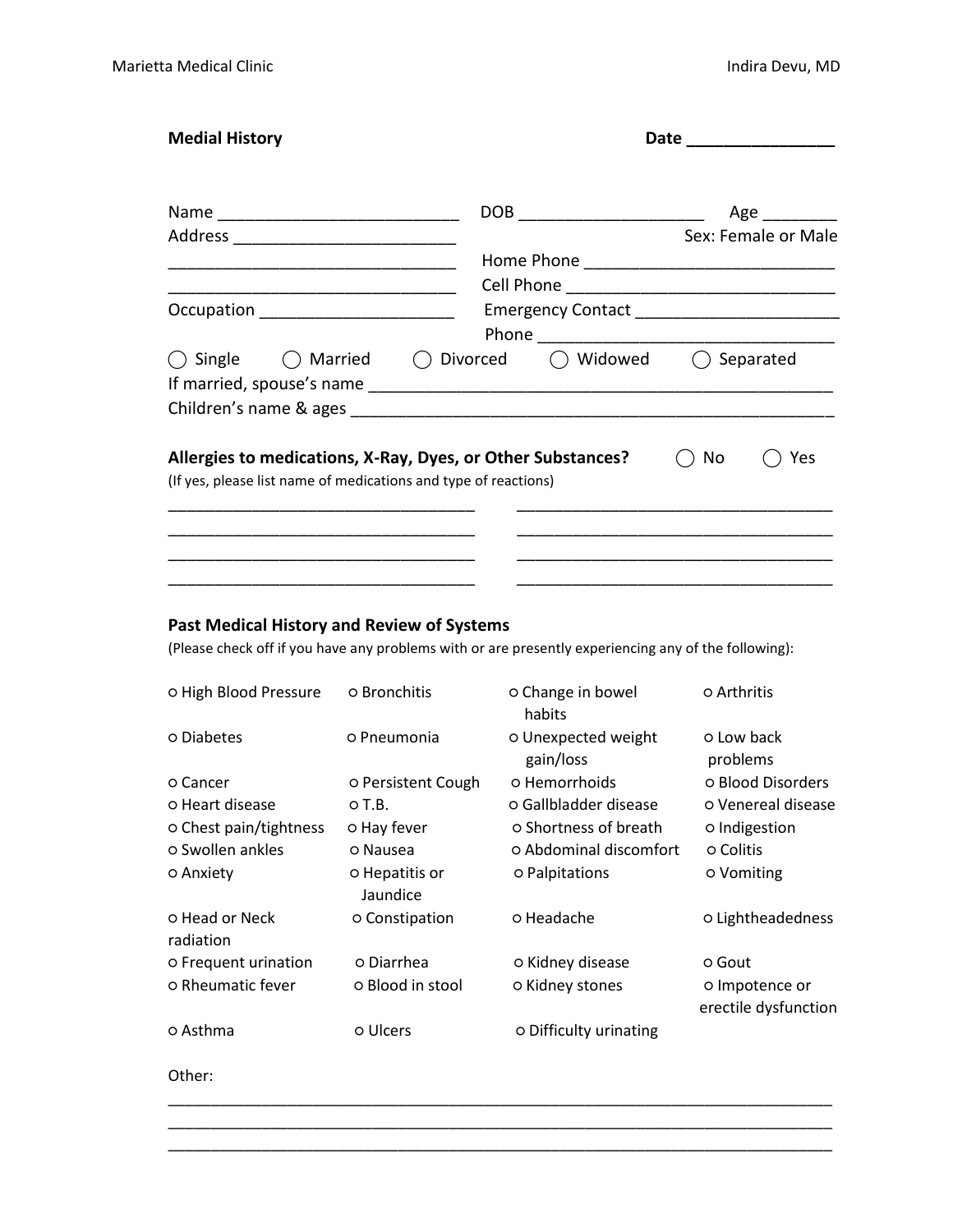| <b>Medical History</b>                                                                          |                                                                                                       |                      |                                                                              | <b>Date Example 2</b>                                                                                   |
|-------------------------------------------------------------------------------------------------|-------------------------------------------------------------------------------------------------------|----------------------|------------------------------------------------------------------------------|---------------------------------------------------------------------------------------------------------|
| Operations:                                                                                     | Please List & Supply the Dates of:                                                                    |                      |                                                                              |                                                                                                         |
|                                                                                                 | Hospitalizations other than for surgery:                                                              |                      |                                                                              |                                                                                                         |
|                                                                                                 | Immunization History - have you had:<br>Flu ONo OYes When?<br>Other o No o Yes When?                  |                      |                                                                              | Hepatitis B ONo OYes When?_______________ Pneumovax ONo OYes When? ________<br>Tetanus o No o Yes When? |
| When was your last:                                                                             | Stool check for blood?_______________<br>Cholesterol Check? ____________________                      |                      |                                                                              | Family History: Has any member of your family (including parents, grandparents, &                       |
| Cancer (describe type)<br><b>Heart Disease</b><br><b>Diabetes</b><br><b>Strokes</b><br>Glaucoma | siblings) ever had the following?<br>Mental disease (anxiety/depression)<br>Drug or Alcohol addiction | Which family member? |                                                                              | Age when diagnosed?                                                                                     |
| <b>Bleeding disease</b><br>Drug Name                                                            | Dose                                                                                                  | Drug Name            | Medications: (Prescription, over-the-counter, vitamins, herbs, etc.)<br>Dose | Drug Name<br>Dose                                                                                       |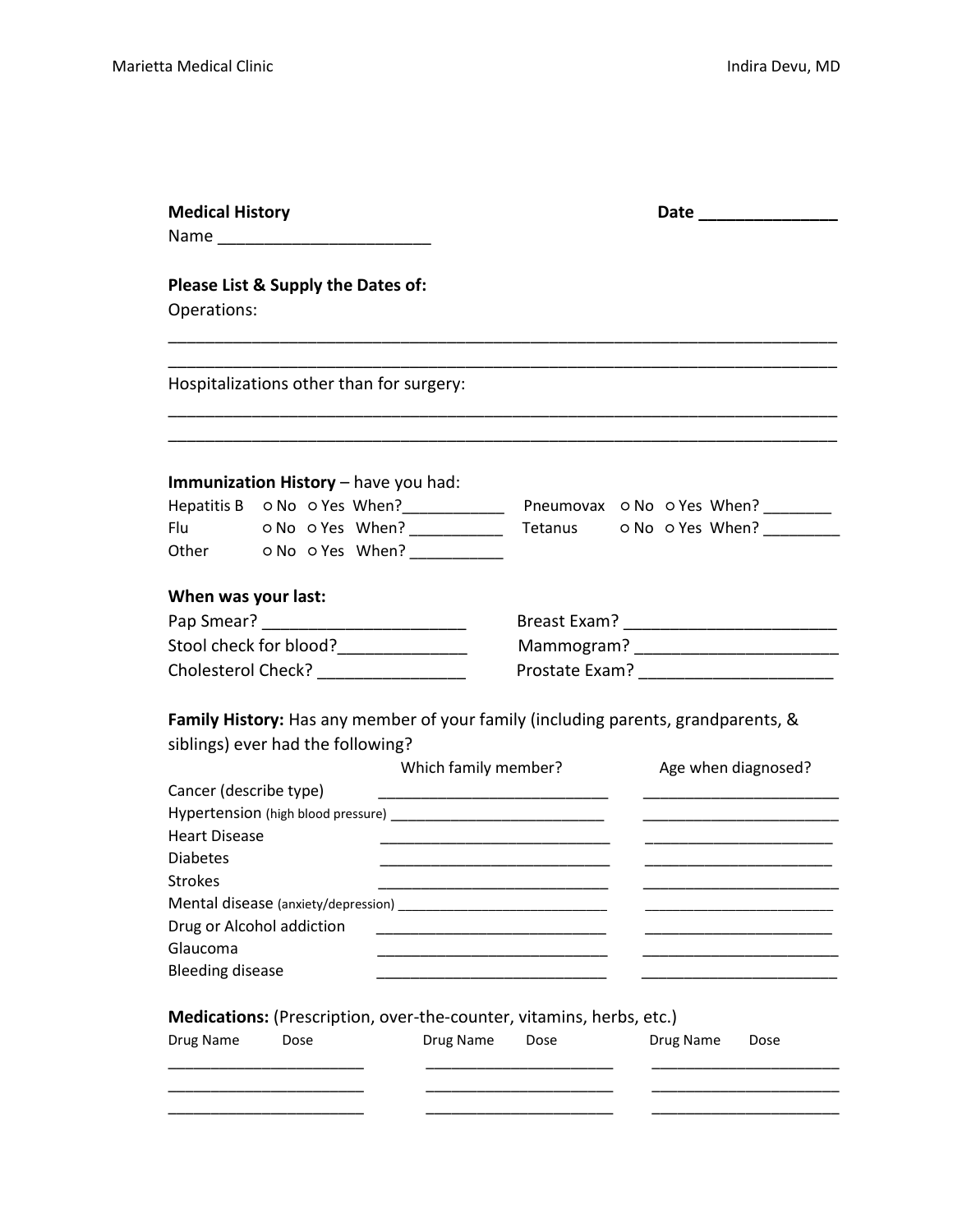### INDIRA DEVU, MD

Acknowledgement of Receipt of Information "NOTICE OF PRIVACY PRACTICES"

I acknowledge that I have reviewed the Notice of Privacy Practice given to me by the Marietta Medical Clinic protected health information on the date set forth below.

| Date Reviewed             | Patient Date of Birth                   |
|---------------------------|-----------------------------------------|
| <b>Print Patient Name</b> | Print Name of Authorized Representative |
| <b>Patient Signature</b>  | Signature of Authorized Representative  |
|                           | Indicate Relationship to Relative       |

FOR USE BY MARIETTA MEDICAL CLINIC PERSONNEL ONLY (Complete if patient acknowledgement is NOT obtained)

An Acknowledgement of Receipt of Notice of Privacy Practice was not received/signed due to patient:

- ◯ Refusal to sign Acknowledgement
- ⃝ Communication, language or other barrier prevented signature

 $\bigcirc$  Emergency treatment situation

⃝ Other (please explain): \_\_\_\_\_\_\_\_\_\_\_\_\_\_\_\_\_\_\_\_\_\_\_\_\_\_\_\_\_\_\_\_\_\_\_\_\_\_\_\_\_\_\_\_\_\_\_\_\_\_\_\_\_\_\_\_\_\_\_\_\_\_\_

Signature of Marietta Clinic Representative **Date of Access 2016** Date

Health Insurance Portability and Accountability (HIPPA) Act of 1996, Notice of Privacy Acknowledgement

\_\_\_\_\_\_\_\_\_\_\_\_\_\_\_\_\_\_\_\_\_\_\_\_\_\_\_\_\_\_\_\_\_\_\_\_\_\_\_\_\_\_\_\_\_\_\_\_\_\_\_\_\_\_\_\_\_\_\_\_\_\_\_\_\_\_\_\_\_\_\_\_\_\_\_\_\_\_\_\_\_\_\_\_\_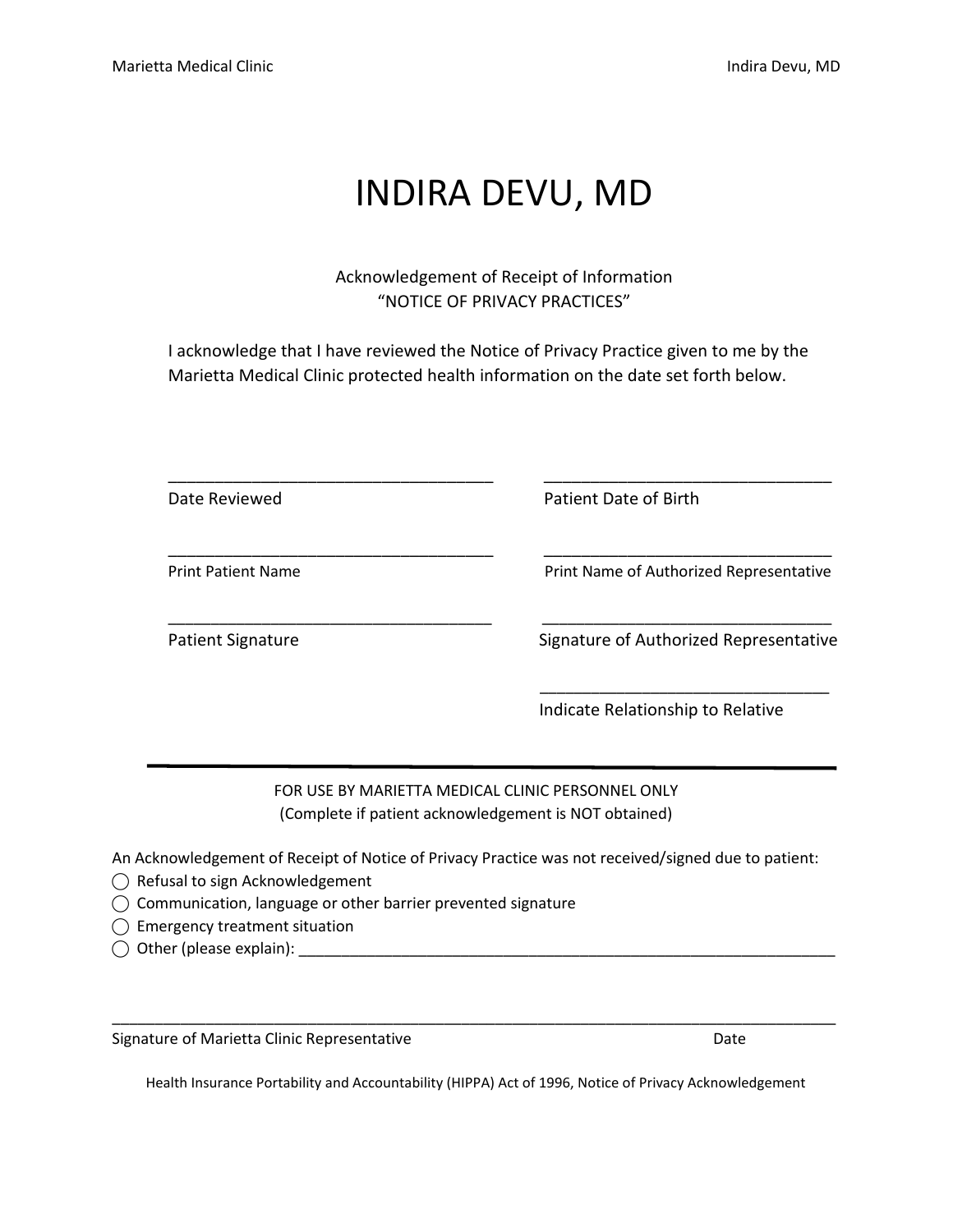### **Gynecology and Obstetric History**

| Pregnancies ______________________                                                |                              |                                                                                            |
|-----------------------------------------------------------------------------------|------------------------------|--------------------------------------------------------------------------------------------|
|                                                                                   |                              |                                                                                            |
| Pelvic Pain                                                                       |                              |                                                                                            |
| Abnormal discharge                                                                |                              |                                                                                            |
| History of normal Pap Smear                                                       |                              |                                                                                            |
| <b>Prevention</b>                                                                 |                              |                                                                                            |
|                                                                                   |                              | Do you wear seat belts? 0 Yes 0 No (If no, why not?) ___________________________           |
| Do you wear a bike helmet? oYes o No o N/A                                        |                              |                                                                                            |
|                                                                                   |                              | Do you exercise regularly?<br>o Yes o No (If yes, type, duration & number of times) ______ |
| Do you smoke?                                                                     |                              | o Yes o No (If yes, how many packs per day?) ______________                                |
|                                                                                   |                              | Do you drink alcohol beverages? o Yes o No (If yes, how much per week?) _______________    |
| Do you drink coffee?                                                              |                              | o Yes o No (If yes, how many cups per day?) _________________                              |
| Do you drink tea?                                                                 |                              | o Yes o No (If yes, how many cups per day?) ______________                                 |
| If there is a gun in your home, $\circ$ Yes $\circ$ No $\circ$ N/A                |                              |                                                                                            |
| do you keep it unloaded & out                                                     |                              |                                                                                            |
| of reach of children?                                                             |                              |                                                                                            |
| Do you use drugs (Marijuana,                                                      | o Yes o No (If yes, explain) |                                                                                            |
| cocaine, crack, etc.)?                                                            |                              |                                                                                            |
|                                                                                   |                              | Have you engaged in any o Yes o No (If yes, explain) ___________________________           |
| activity which has put you                                                        |                              |                                                                                            |
| at risk of getting AIDS?                                                          |                              |                                                                                            |
|                                                                                   |                              | Do you wish to get tested o Yes o No (If yes, explain) _________________________           |
| for AIDS?                                                                         |                              |                                                                                            |
|                                                                                   |                              |                                                                                            |
| paints, asbestos or other hazardous                                               |                              |                                                                                            |
| materials?                                                                        |                              |                                                                                            |
| Are you in a relationship in o Yes o No (If yes, explain) _______________________ |                              |                                                                                            |
| which you have been physically                                                    |                              |                                                                                            |
| hurt by your partner?                                                             |                              |                                                                                            |
| Do you ever feel afraid of                                                        | o Yes o No o N/A             |                                                                                            |
| your partner?                                                                     |                              |                                                                                            |
| Do you have a "living will"? o Yes o No                                           |                              |                                                                                            |
| Do you have a donor card? o Yes o No                                              |                              |                                                                                            |
|                                                                                   |                              |                                                                                            |
| Pharmacy                                                                          |                              |                                                                                            |
|                                                                                   |                              |                                                                                            |
|                                                                                   |                              |                                                                                            |
|                                                                                   |                              |                                                                                            |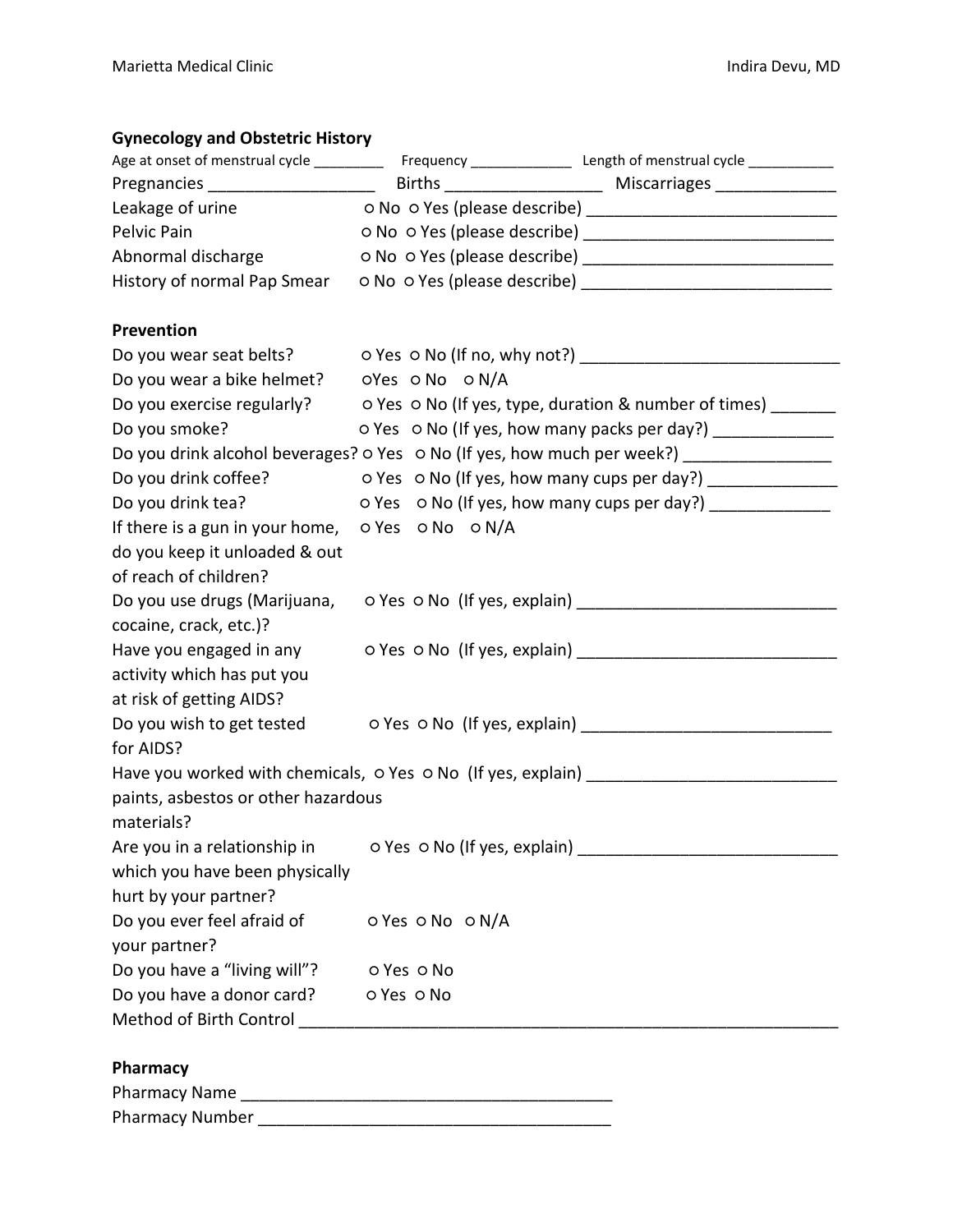## LABORATORY TESTING CONSENT

The purpose of these laboratory tests is to provide better patient care. The labs may consist of testing for patient blood type, Hepatitis, syphilis, HIV, and other STDs. We may also perform a drug screening if medically necessary.

The laboratory in our facility does not work for Marietta Medical Clinic. Any bills that are billed by them is the patient's insurance responsibility or the patient's responsibility.

*I have reviewed the above information. I have had the opportunity for my questions concerning these tests and their limitations to be answered.*

\_\_\_\_\_\_\_\_\_\_\_\_\_\_\_\_\_\_\_\_\_\_\_\_\_\_\_\_\_\_\_\_\_\_\_\_\_ \_\_\_\_\_\_\_\_\_\_\_\_\_\_\_\_\_\_\_\_\_\_\_\_\_\_\_\_\_\_\_\_\_\_\_\_

Date

Patient Name

\_\_\_\_\_\_\_\_\_\_\_\_\_\_\_\_\_\_\_\_\_\_\_\_\_\_\_\_\_\_\_\_\_\_\_\_

\_\_\_\_\_\_\_\_\_\_\_\_\_\_\_\_\_\_\_\_\_\_\_\_\_\_\_\_\_\_\_\_\_\_\_\_\_

Patient Signature Witness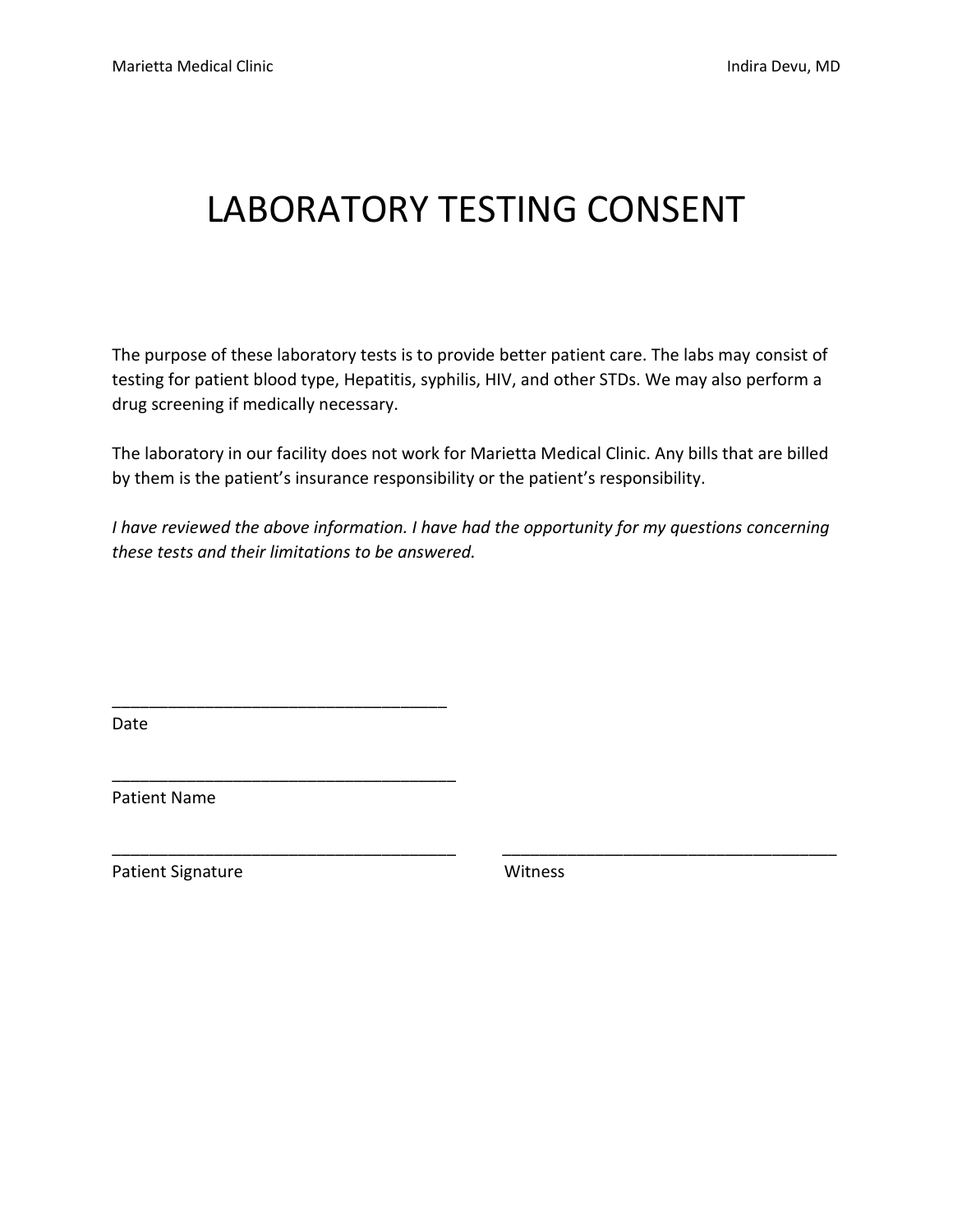### AUTHORIZATION TO RELEASE MEDICAL INFORMATION TO INDIVIDUALS/FAMILY MEMBERS

In accordance with Federal government privacy rules implemented through the Healthcare Portability Act of 1996 (HIPPA), in order for your healthcare provider or staff of Marietta Medical Clinic to discuss your condition with members of your family or other individuals that you designate, we must obtain your authorization prior to doing so. In the event of a critical episode or if you are unable to give your authorization due to the severity of your medical condition, the law stipulates that these rules may be waived.

\_\_\_\_\_\_\_\_ I **do** authorize Marietta Medical Clinic to release any or all information concerning my medical care to any individual except as set for above.

\_\_\_\_\_\_\_\_ I **do not** authorize Marietta Medical Clinic to release any or all information concerning my medical care to the following individuals:

| Name                      | Relationship to Patient |                               |
|---------------------------|-------------------------|-------------------------------|
| Name                      | Relationship to Patient |                               |
| Name                      | Relationship to Patient |                               |
| Name                      | Relationship to Patient |                               |
| Patient Signature         |                         | Date                          |
|                           |                         |                               |
| <b>Print Patient Name</b> | Date of Birth           | <b>Social Security Number</b> |
| Witness Signature         |                         | Date                          |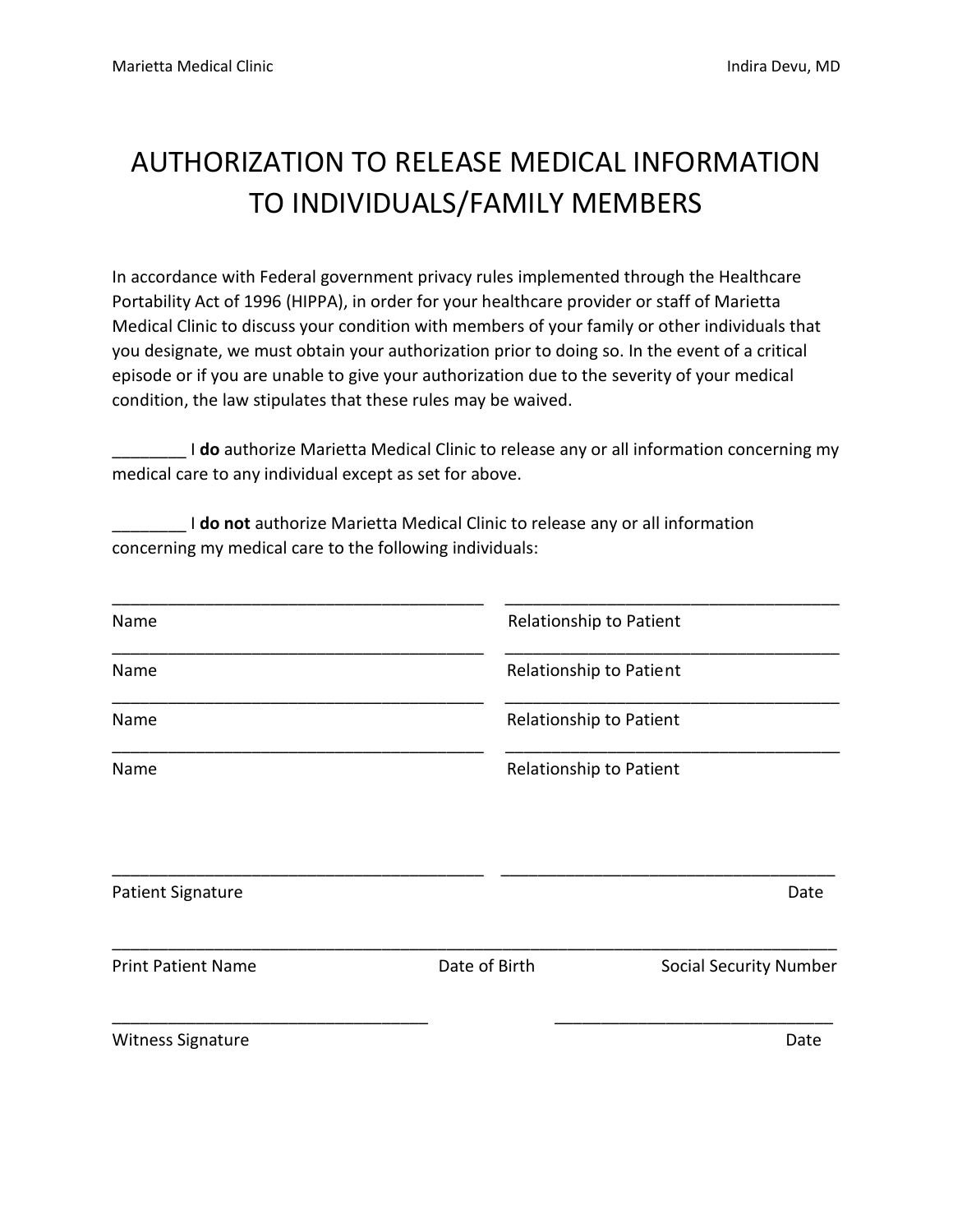## Wellness/CPE

| Patient Name                                   |                                                                                                                               | Date     |
|------------------------------------------------|-------------------------------------------------------------------------------------------------------------------------------|----------|
|                                                | (PLEASE LIST DATE OF EXAM)                                                                                                    |          |
| 1. EYE DOCTOR                                  |                                                                                                                               |          |
| 2. COLONSCOPY (50 YRS+)                        |                                                                                                                               |          |
| 3. MAMMOGRAM (40 YRS+)                         |                                                                                                                               |          |
| 4. LAST PAP                                    |                                                                                                                               |          |
| 5. PROSTATE EXAM (MALES 40 YRS+)               |                                                                                                                               |          |
| 6. VACCINATIONS:                               | A. FLU SHOT<br>B. PNEUMONIA (60 YRS+)<br>C. HPV VACCINE (LESS THAN 26 YRS)<br>D. SHINGLES (60 YRS+)<br>E. TETANUS EVERY 10YRS |          |
| 7. HEARING LOSS                                |                                                                                                                               | OYES ONO |
|                                                | 8. ADVANCE DIRECTIVE/LIVING WILL (IF NOT, DO YOU NEED INFO. ABOUT GETTING ONE)                                                |          |
| 9. RISK OF FALLING                             | 12<br>11<br>1<br>$\overline{c}$<br>10<br>9<br>3<br>8                                                                          | OYES ONO |
| 10. MEMORY LAPSE                               | 7<br>5<br>6                                                                                                                   | OYES ONO |
| 11. DETAILED FAMILY HISTORY:<br>-DM<br>-CANCER | (MOM, DAD, SISTER, BROTHER, AUNT, UNCLE, GRANDPARENTS, CHILDREN)<br>-MI (HEART ATTACK)<br>-CVA (STROKE)<br>-LUNG DISEASE      |          |
|                                                | 12. SMOKING/ALCOHOL - HOW MUCH/ HOW LONG                                                                                      |          |
| 13. DEPRESSION/ANXIETY                         |                                                                                                                               |          |
| 14. DEXA SCAN (60 YRS+)                        |                                                                                                                               |          |
| 15. EXERCISE                                   |                                                                                                                               |          |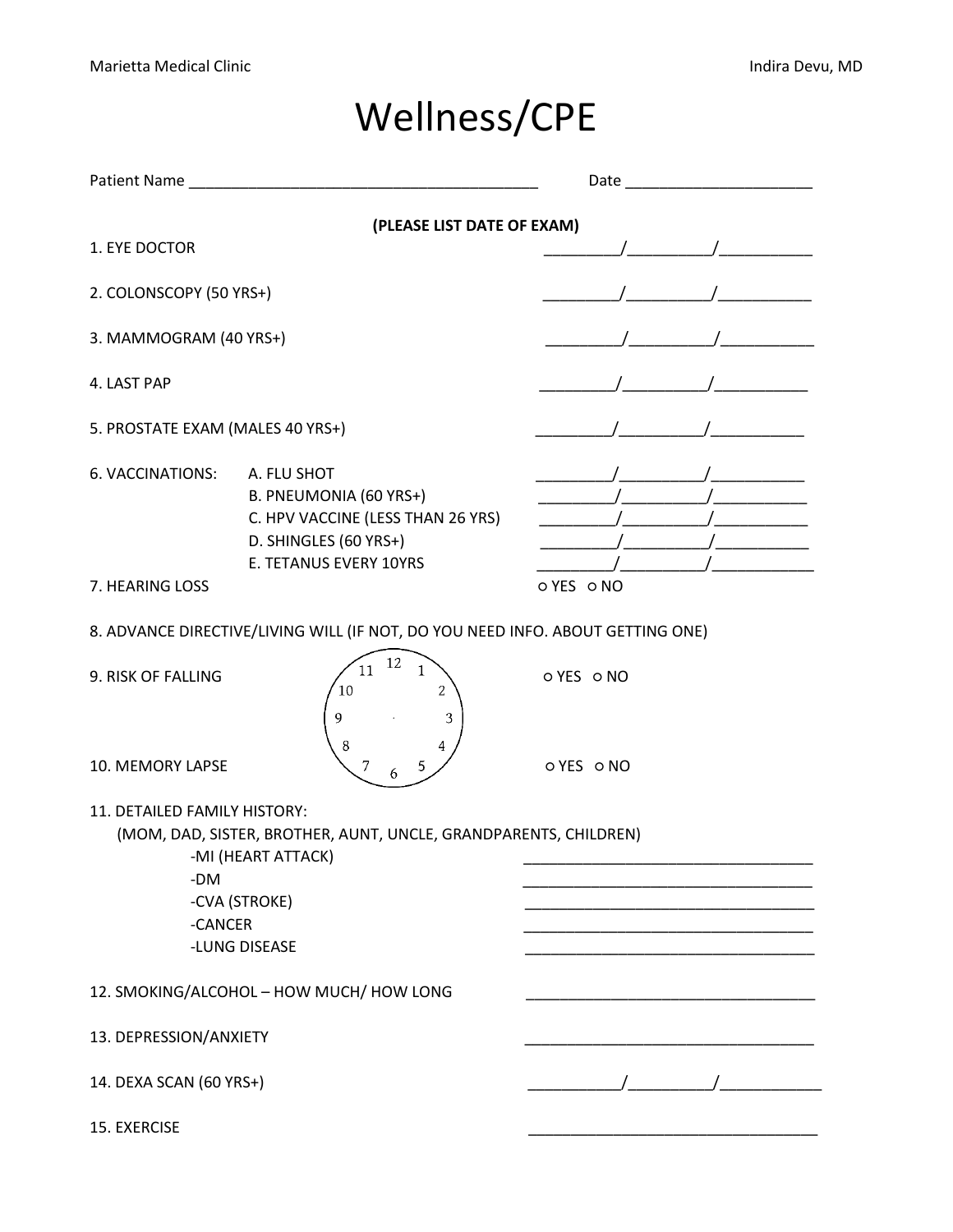# PATIENT HEALTH QUESTIONNAIRE-9<br>(PHQ-9)

| Over the last 2 weeks, how often have you been bothered<br>by any of the following problems?<br>(Use " $\mathcal{V}$ " to indicate your answer)                                   | Not at all | Several<br>days | More<br>than half<br>the days | Nearly<br>every<br>day |
|-----------------------------------------------------------------------------------------------------------------------------------------------------------------------------------|------------|-----------------|-------------------------------|------------------------|
| 1. Little interest or pleasure in doing things                                                                                                                                    | $\Omega$   | $\overline{1}$  | $\overline{2}$                | 3                      |
| 2. Feeling down, depressed, or hopeless                                                                                                                                           | $\Omega$   | $\mathbf{1}$    | 2                             | 3                      |
| 3. Trouble falling or staying asleep, or sleeping too much                                                                                                                        | $\Omega$   | 1               | $\overline{2}$                | 3                      |
| 4. Feeling tired or having little energy                                                                                                                                          | $\Omega$   | 1               | $\overline{2}$                | 3                      |
| 5. Poor appetite or overeating                                                                                                                                                    | $\circ$    | $\mathbf{1}$    | $\overline{2}$                | 3                      |
| 6. Feeling bad about yourself - or that you are a failure or<br>have let yourself or your family down                                                                             | $\Omega$   | $\mathbf{1}$    | $\overline{c}$                | 3                      |
| 7. Trouble concentrating on things, such as reading the<br>newspaper or watching television                                                                                       | $\theta$   | $\mathbf{1}$    | 2                             | 3                      |
| 8. Moving or speaking so slowly that other people could have<br>noticed? Or the opposite - being so fidgety or restless<br>that you have been moving around a lot more than usual | $\Omega$   | $\mathbf{1}$    | $\overline{2}$                | 3                      |
| 9. Thoughts that you would be better off dead or of hurting<br>yourself in some way                                                                                               | $\Omega$   | $\mathbf{1}$    | 2                             | 3                      |
| FOR OFFICE CODING $\theta$ +                                                                                                                                                      |            |                 |                               |                        |

=Total Score:

If you checked off any problems, how difficult have these problems made it for you to do your work, take care of things at home, or get along with other people?

 $\ddot{\phantom{a}}$ 

| Not difficult | Somewhat  | Verv      | <b>Extremely</b> |
|---------------|-----------|-----------|------------------|
| at all        | difficult | difficult | difficult        |
| <b>Second</b> |           | –         |                  |

#### **Depression** 0-4 (None) 5-9 (Mild) 10-14 (Moderate) 15-19 (Moderate-Severe) 20-27 (Severe) **Level**

Developed by Drs. Robert L. Spitzer, Janet B.W. Williams, Kurt Kroenke and colleagues, with an educational grant from Pfizer Inc. No permission required to reproduce, translate, display or distribute.